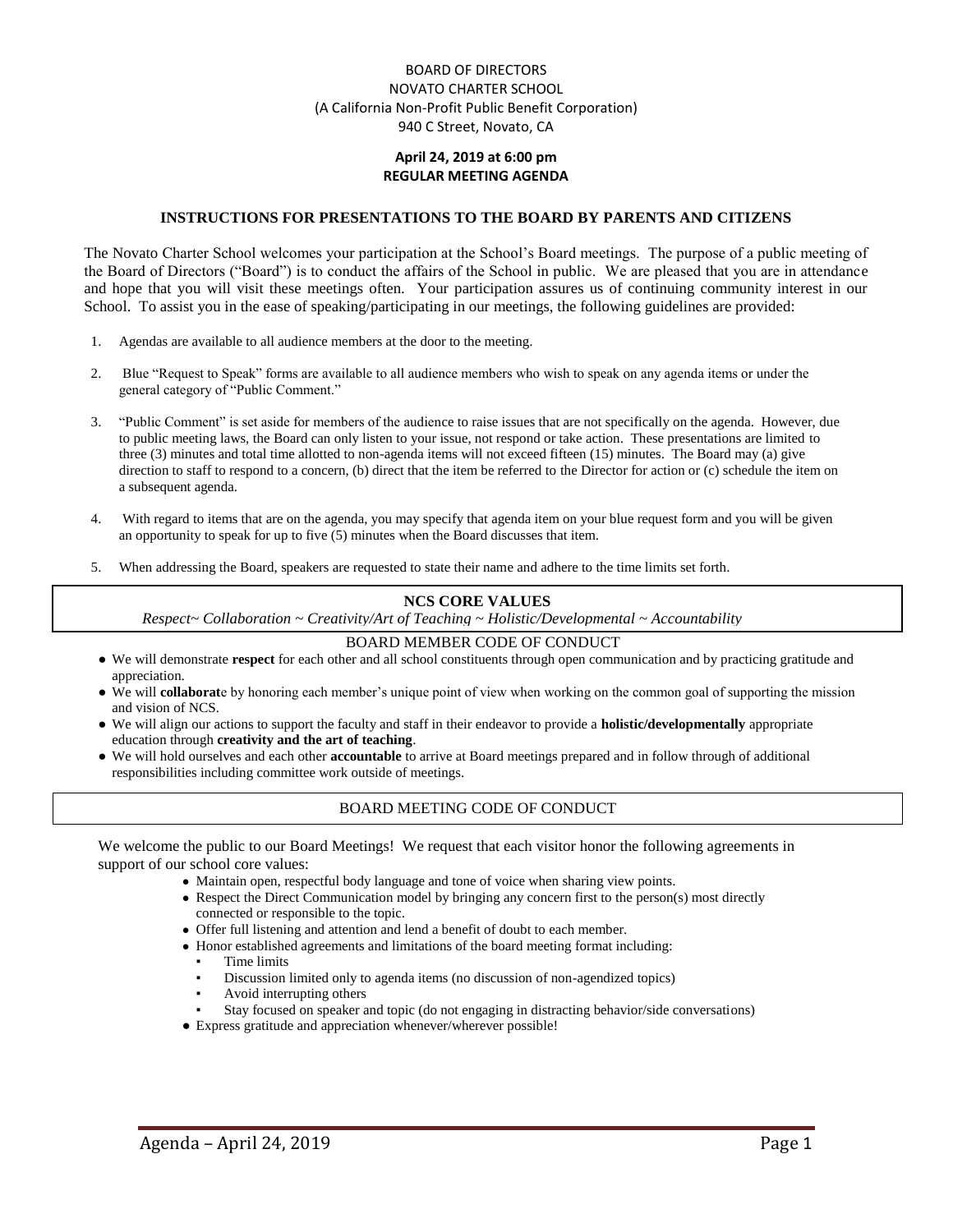## NOVATO CHARTER SCHOOL REGULAR MEETING OF THE BOARD OF DIRECTORS (A California Non-Profit Public Benefit Corporation) 940 C Street, Novato, CA **Wednesday, April 24, 2019, at 6:00 pm**

| <b>AGENDA ITEM</b> |                                                                                                                                                                                                                                                                                                                                                                                                                                                                   |         |        |      | <b>SPONSOR</b> | Approx. Time |
|--------------------|-------------------------------------------------------------------------------------------------------------------------------------------------------------------------------------------------------------------------------------------------------------------------------------------------------------------------------------------------------------------------------------------------------------------------------------------------------------------|---------|--------|------|----------------|--------------|
| $\mathbf{1}$       | <b>Call Meeting to Order, Roll Call</b>                                                                                                                                                                                                                                                                                                                                                                                                                           |         |        |      | Nicol Brescia  | 5 Min.       |
|                    | <b>Board Member</b>                                                                                                                                                                                                                                                                                                                                                                                                                                               | Present | Absent | Late | Arrival time   |              |
|                    | Craig Allender (CA)                                                                                                                                                                                                                                                                                                                                                                                                                                               |         |        |      |                |              |
|                    | Erik Berkowitz (EB)                                                                                                                                                                                                                                                                                                                                                                                                                                               |         |        |      |                |              |
|                    | Nicol Brescia (NB)                                                                                                                                                                                                                                                                                                                                                                                                                                                |         |        |      |                |              |
|                    | Lia Heath (LH)                                                                                                                                                                                                                                                                                                                                                                                                                                                    |         |        |      |                |              |
|                    | Alexandria Quam (AQ)                                                                                                                                                                                                                                                                                                                                                                                                                                              |         |        |      |                |              |
| $\overline{c}$     | <b>Agenda Modification</b>                                                                                                                                                                                                                                                                                                                                                                                                                                        |         |        |      | Nicol Brescia  | 5 Min.       |
| 3                  | <b>Public Comment</b><br>This is the opportunity for members of the community to speak on topics that are not<br>agendized on tonight's board meeting. Because these are not agendized items the board<br>and staff may not dialog back and forth with you. If you have a specific question that<br>staff may be able to answer, staff may contact you. Should a board member chose to<br>have this placed on a future meeting they may contact staff to do that. |         |        |      | Nicol Brescia  | 5 Min.       |
| 4                  | <b>Consent Agenda Items</b><br>A. Minutes from the 3/13/19 meeting                                                                                                                                                                                                                                                                                                                                                                                                |         |        |      | Nicol Brescia  | 5 Min.       |
| 5                  | <b>Board Discussion/Action Items</b><br>A. Approve MOU with NUSD for Special ED Costs<br>B. NCS Foundation Board Report on Annual Fundraising and EG<br>C. Review Financial Statements<br>D. Anti-Charter Legislation AB 1505, AB 1506, and AB 1507<br>E. Board Candidate Review<br>F. Review 2019-20 Board Meeting Schedule<br>G. NCS Independent Study Discussion                                                                                               |         |        |      | Nicol Brescia  | 60 Min.      |
|                    | 6 Information Items: Administrative Reports Nikki Lloyd/April Jackson<br>A. PIR Notification Letter<br><b>B.</b> NUSD Board Presentation Preview<br>C. LCAP Review Goals<br>D. Board Election Update<br>E. Legal updates<br>F. Facilities Update<br>G. Alliance Path to Membership- Site visit<br>H. Emergency Preparedness                                                                                                                                       |         |        |      |                | 30 Min.      |